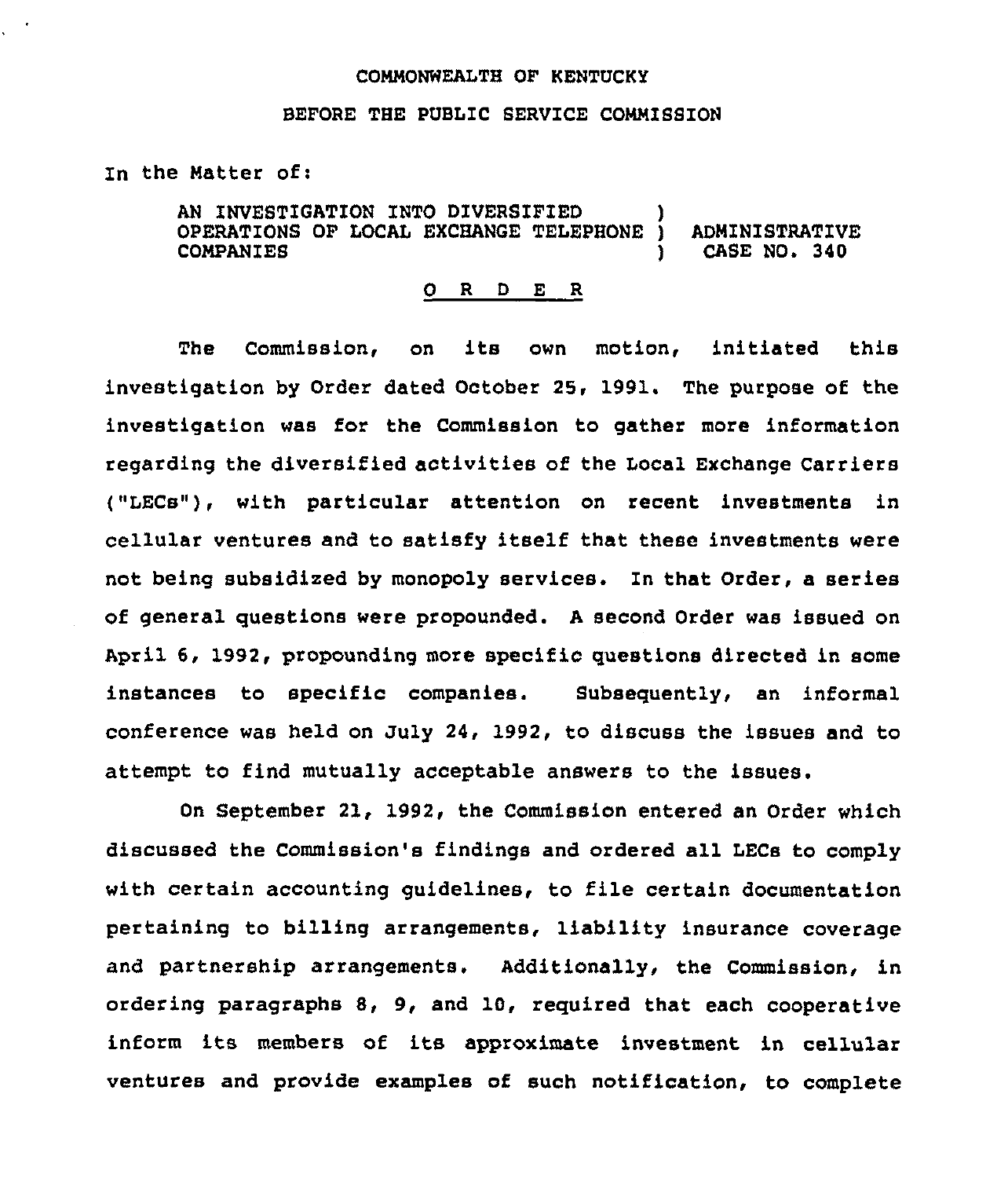subsequent notifications no less than annually from the date of the initial notification and to inform the Commission of the methodology used in the notification process. Investor-owned LECs were not subject to the requirements of these ordering paragraphs.

Subsequently, West Kentucky Rural Telephone Cooperative Corporation, Inc., Duo county Telephone Cooperative Corporation, Inc., Foothills Rural Telephone Cooperative Corporation, Inc., Ballard Rural Telephone Cooperative Corporation, Inc., and Logan Telephone Cooperative, Inc., filed motions for reconsideration and modifications of ordering paragraphs 8, 9, and 10 of the September 21, 1992 Order. South Central Rural Telephone Cooperative Corporation, Inc., North Central Telephone Cooperative, Inc., Highland Telephone Cooperative, Inc., and Nountain Rural Telephone Cooperative Corporation, Inc., filed motions to concur. The cooperatives argued that the Commission had not, in previous information requests or informal discussions, indicated any concerns regarding the frequency or extent of communication between management and members relative to cellular investments. Additionally, the companies cited possible discriminatory treatment of the cooperatives, since no similar requirement had been imposed on investor-owned LECs with respect to required information flow between management and the stockholders of the corporations.

On October 28, 1992, the Commission granted the motions for reconsideration, holding ordering paragraphs 8, 9, and 10 in abeyance and ordering a second informal conference which convened on December 11, 1992. The Commission also ordered the cooperatives

 $-2-$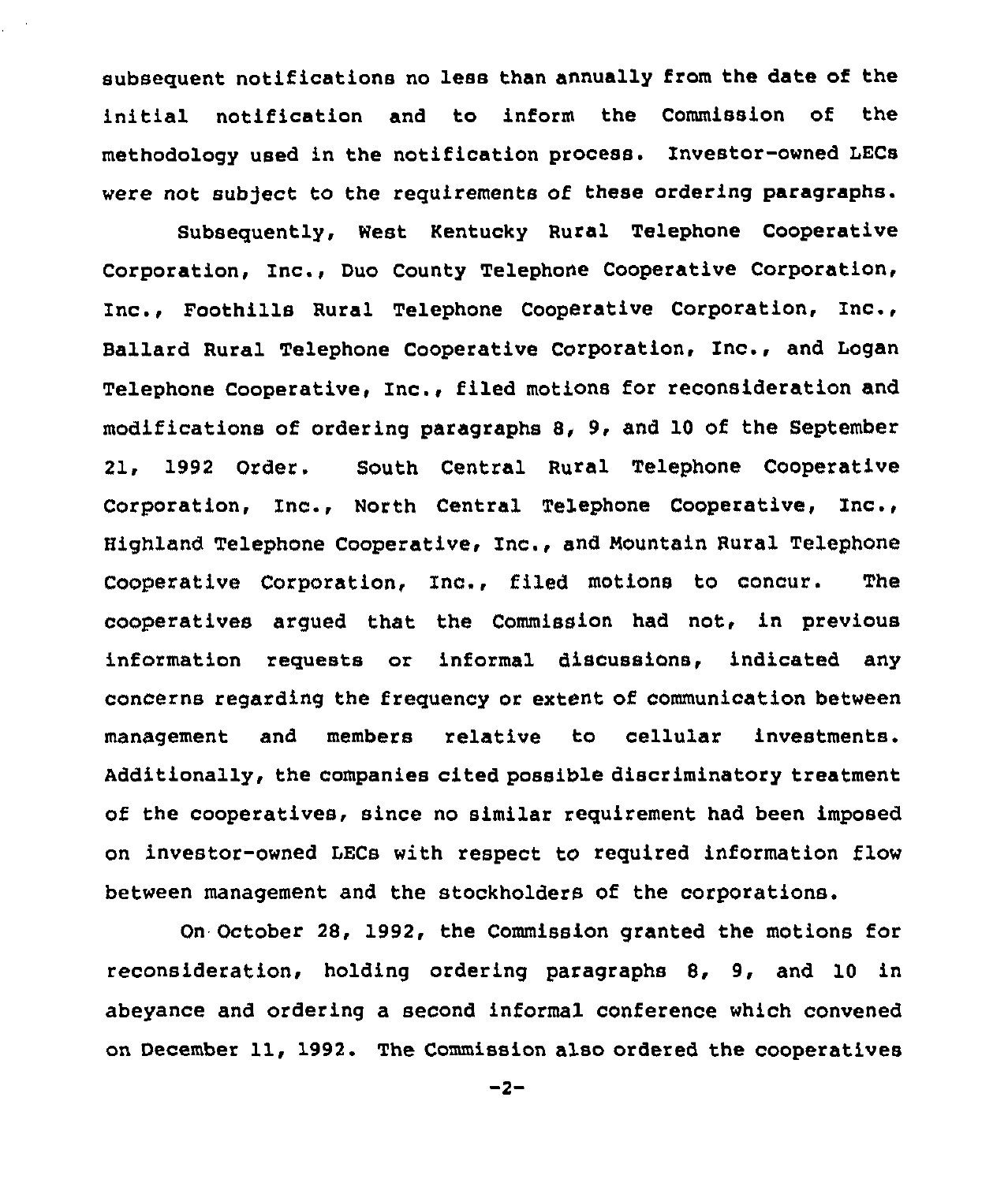to file information relating to the type and extent of notification which they provided their membership regarding cellular investment.

ł.

In response to the October 2S, 1992 Order, the cooperatives filed new information to illustrate how they had communicated their involvement in cellular ventures. In some cases the cooperatives provided examples of financial information provided to their members which showed the dollar investment in these ventures. During the second informal conference, the cooperatives acknowledged the Commission's concerns and advised the Commission that during 1993, all of the Kentucky cooperatives would voluntarily mail to each of their members a financial statement which would include a balance sheet showing as a line item the prescribed account used to record cellular investment and activities, which is Account No. 1401 — Investments in Affiliated Companies. The cooperatives further stated that the notification would take the form of inserts, newsletters or formal annual reports. All of the reports will conform to the requirements of the Commission. This reporting procedure will become standard practice for all of the cooperatives in the future.

The Commission having considered all of the evidence of record and being satisfied that its concerns have been or will be met by the Kentucky cooperatives HEREBY ORDERS that the October 8, 1992, motion of Duo County Rural Cooperative Corporation to modify ordering paragraphs 8, 9, and 10 of the Commission's September 21, 1992 Order is granted and paragraphs S, 9, and 10 are modified to reflect and incorporate the notification plans as set forth by the

 $-3-$